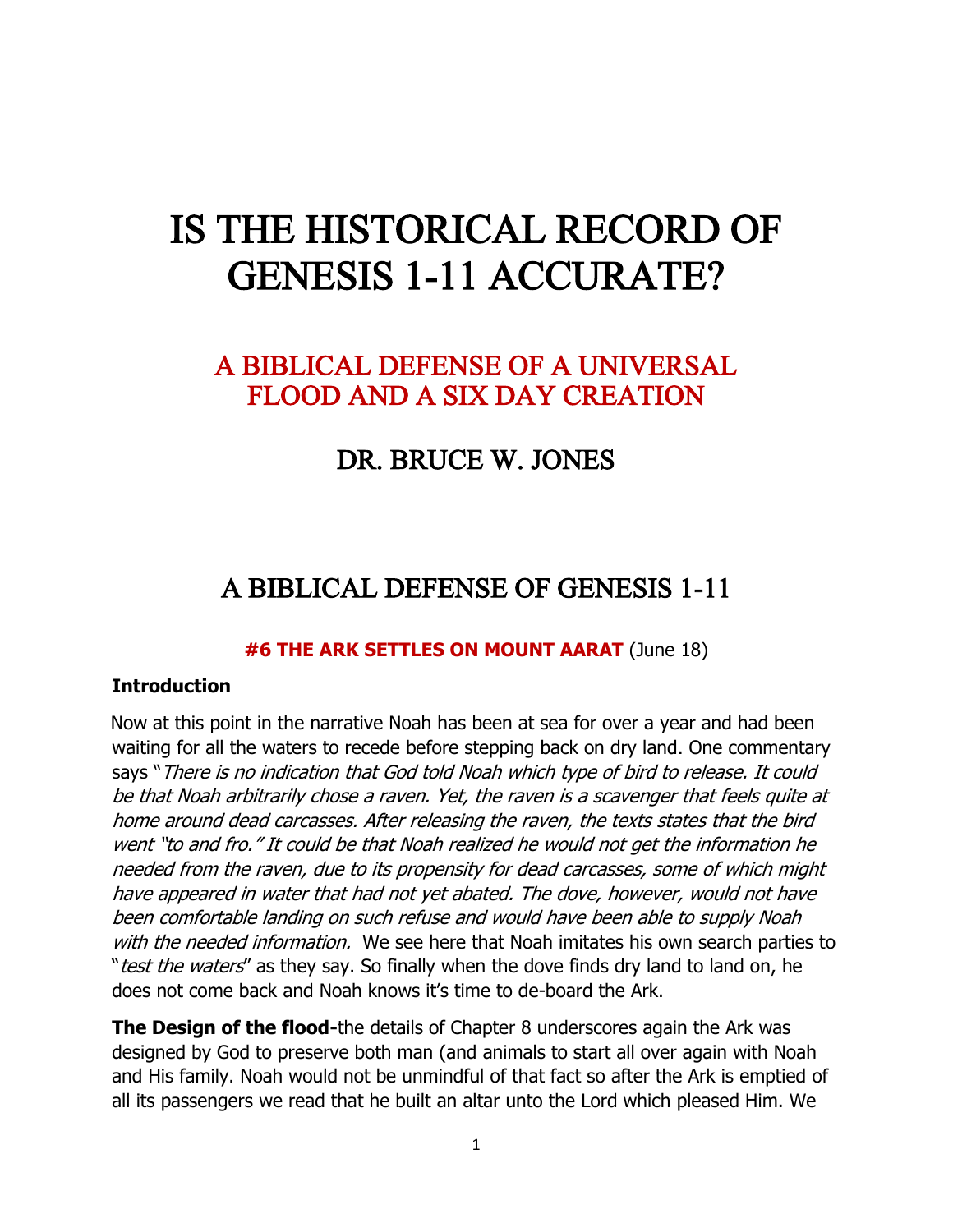read "The Lord said in His heart I will not again curse the ground any more for man's sake: for the imagination of his man's heart is evil from his youth, neither will I again smite every living thing, as I have done "The earth was purged for a new beginning.

In chapter nine we see a **renewa**l of the original mandate regarding man's status. "And God blessed Noah and his sons and said to them, "Be fruitful and multiply, and fill the earth. The fear of you and the terror of you will be on every beast of the earth and every bird of the sky; with everything that creeps on the ground, and all the fish of the sea, into your hand they are given. Every moving thing that is alive shall be food for you; I give all to you, as I gave the green plant. "As for you, be fruitful and multiply; populate the earth abundantly and multiply in it."

Now please note that this renewal of the command given in Genesis 1:26-28 is given **only** to Noah and his sons and if you believe the text they were the **only** survivors of this flood and as such they **alone** were given a universal mandate as the only ones who could fulfill it. Must be the rest died in a universal flood. Right?

A **new covenant**. Then God spoke to Noah and to his sons with him, saying Now behold, I Myself do establish My covenant with you, and with your descendants after you; and with **every living creature** that is with you, the birds, the cattle, and **every** beast of the earth with you; of **all** that comes out of the ark, even **every** beast of the earth. I establish My covenant with you; and **all flesh** shall never again be cut off by the water of the flood, neither shall there again be a flood to destroy the earth." God said, "This is the sign of the covenant which I am making between Me and you **and every living creature that is with you, for all successive generations;** I set My bow in the cloud, and it shall be for a sign of a covenant between Me and the earth. It shall come about, when I bring a cloud over the earth, that the bow will be seen in the cloud, and I will remember My covenant, which is between Me and you and **every living creature** of **all flesh**; never again shall the water become a flood to destroy **all flesh**. When the bow is in the cloud, then I will look upon it, to remember the everlasting covenant between God and **every living creature** of **all flesh** that is on the earth." And God said to Noah, "This is the sign of the covenant I have established between Me and **all flesh** on the earth."

Now again we see God using terms like "every living creature" (4x). "every" (3x), "all" or "all flesh" (5x) which it all inclusive to say the least and leaves no room in the text for a local application. Then it seems more than coincidence that the very first indication of this promise found in Genesis 6:18 is repeated here seven times the perfect number God uses may times in Scripture, Then there is the fact that the word for the "flood" used here is never used for a local flood and is preceded by the definite article to distinguish it as the Flood, not just any flood. And if the promise is for a supposed local flood, God has broken the promise many times since and since God cannot lie it seems clear we are back to seeing a universal flood in this narrative. And here is an interesting provable scientific observation. The rainbow cloud that appears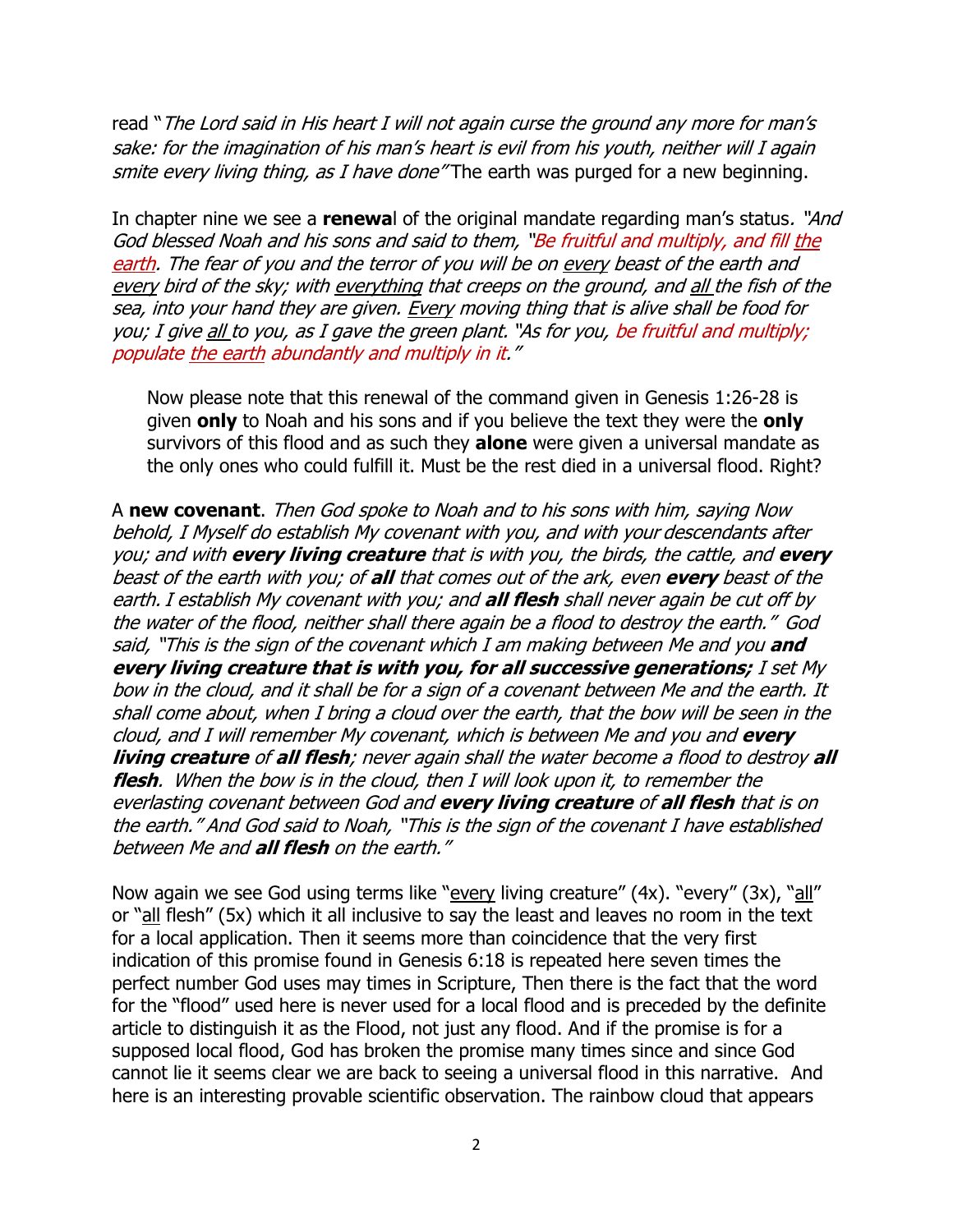for the first time here is possible only when there are liquid droplets in the air but before the flood the waters above the earth were only water vapor that cannot produce a rainbow. It's now impossible for enough water to raise from earth's oceans.

(1) **A new commandment** Surely I will require your lifeblood; from every beast I will require it. And from every man, from every man's brother I will require the life of man. "Whoever sheds man's blood, By man his blood shall be shed, For in the image of God He made man. We know one of the characteristics of the time before was that it was "*filled with violence*" which includes murder when God forbid that any vengeance be taken on Cain for his murder of Abel.

Now to summarize the main points of this extended exposition, here's a few questions posed by one author that puts the issue of a local versus universal flood in perspective.

- If the Flood was local, why did Noah have to build an Ark? He could have walked to the other side of the mountains and missed it.
- If the Flood was local, why did God send the animals to the Ark so they would escape death? There would have been other animals to reproduce their kind
- If the Flood was local, why was the Ark big enough to hold all kinds of land vertebrate animals that have ever existed? If only Mesopotamian animals were aboard, the Ark could have been much smaller.
- If the Flood was local, why would *birds* have been sent on board? These could simply have winged across to a nearby mountain range.
- If the Flood was local, how could the waters rise to 15 cubits (8 meters) above the mountains (*[Genesis 7:20](http://biblia.com/bible/nkjv/Gen%207.20)*)? Water seeks its own level. It couldn't rise to cover the local mountains while leaving the rest of the world untouched.
- If the Flood was local, people who did not happen to be living in the vicinity would not be affected by it. They would have escaped God's judgment on sin. If this happened, what did Christ mean when He likened the coming judgment of all men to the judgment of "*all'* men (*[Matthew 24:37](http://biblia.com/bible/nkjv/Matt%2024.37%E2%80%9339)–39*) in the days of Noah? A partial judgment in Noah's day means a partial judgment to come.
- If the Flood was local, God would have repeatedly broken His promise never to send such a flood again.

And here's a few more ways to ask those questions

- If the flood were local and only a smaller ark was required why did it take maybe a hundred years for Noah to build it? Why stay in the ark so long for a local flood?
- If the flood were local why did the waters cover the earth for over a year?
- If the flood were local why did God again and again reemphasize that "every living creature" died, and "all flesh" were wiped out, and the waters covered "all" the earth"? By the way the all-inclusive word "all" is used 72 times in a total of 85 verses. And if someone argues that there are times when all doesn't mean "all"